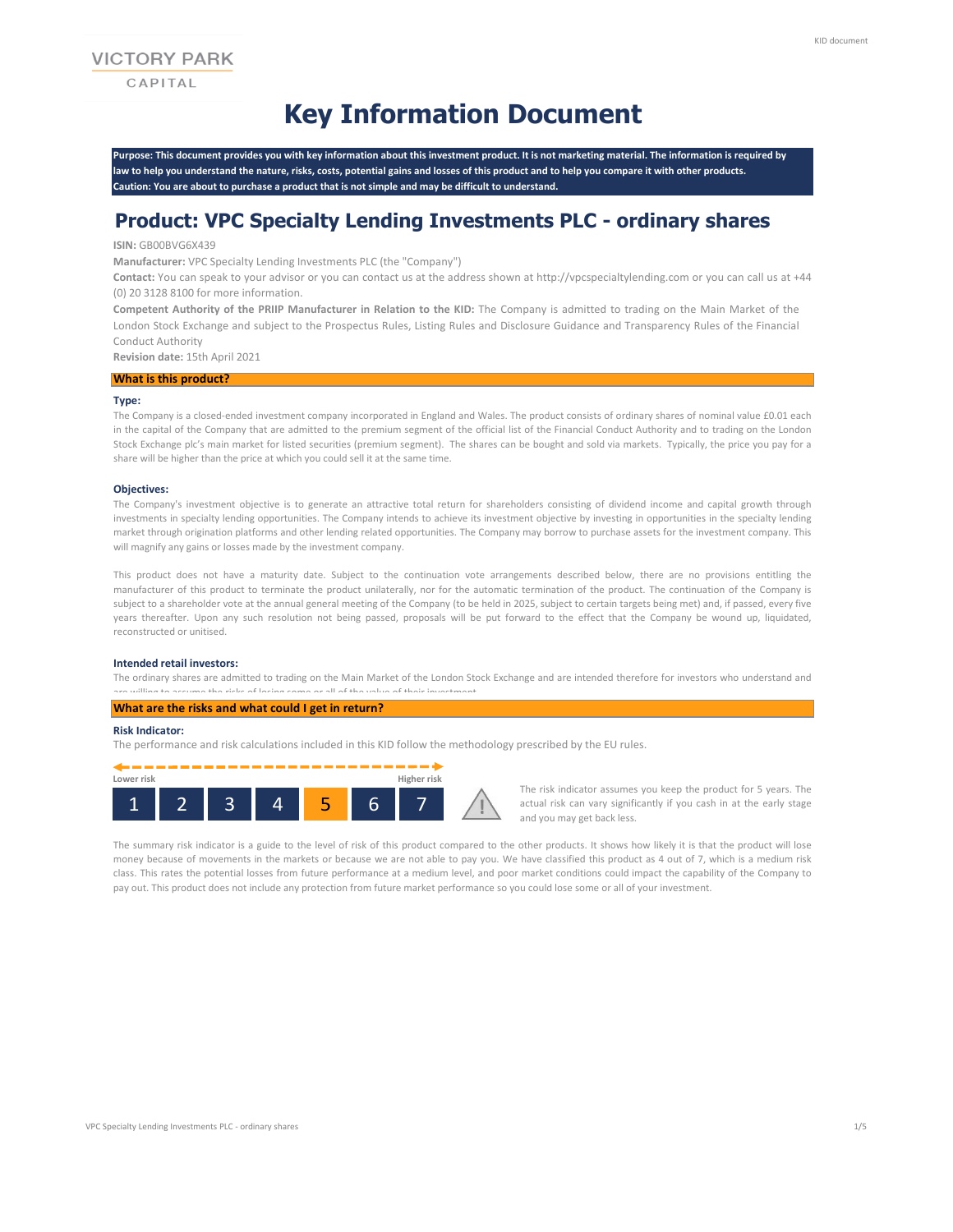## **VICTORY PARK**

## $CAPITAI$

#### **Performance scenarios:**

The table below shows the money you could get back over the next 5 years, under different scenarios, assuming that you invest £10,000. The scenarios shown illustrate how your investment could perform and are based on the historical prices of the Company's ordinary shares. You can compare them with the scenarios of other products. The scenarios presented are an estimate of future performance based on evidence from the past, and are not an exact indicator. What you get will vary depending in how the market performs and how long you keep the investment. The figures shown include all the costs of the product itself, where applicable but may not include all the costs that you pay to your advisor or distributor.

| <b>Investment £10.000</b>  |                                            |   | 1 year      |   | 3 years   |   | 5 years<br>(recommended<br>holding period) |  |
|----------------------------|--------------------------------------------|---|-------------|---|-----------|---|--------------------------------------------|--|
| <b>Stress Scenario</b>     | What you might get back after costs        | £ | 1.733.23    | £ | 4.475.04  | £ | 3,426.00                                   |  |
|                            | Average return each year                   |   | $-82.67%$   |   | $-23.51%$ |   | $-19.28%$                                  |  |
| Unfavourable scenario      | What you might get back after costs        | £ | 8.209.58    | £ | 7,740.07  | £ | 7.751.49                                   |  |
|                            | Average return each year                   |   | $-17.90%$   |   | $-8.18%$  |   | $-4.97%$                                   |  |
| Moderate scenario          | What you might get back after costs        |   | £ 10,724.26 | £ | 12.267.66 | £ | 14,033.18                                  |  |
|                            | Average return each year                   |   | 7.24%       |   | 7.05%     |   | 7.01%                                      |  |
| <b>Favourable scenario</b> | What you might get back after costs        | £ | 13,885.81   | £ | 19.272.40 | £ | 25,181.67                                  |  |
|                            | Average return each year                   |   | 38.86%      |   | 24.45%    |   | 20.29%                                     |  |
|                            | <b>Contract Contract Contract Contract</b> |   |             |   |           |   |                                            |  |

## **What happens if the Company is unable to pay out?**

You may sell your shares at any time on the London Stock Exchange using your broker. Your shares are sold to another buyer in the market without recourse to the Company. If the Company goes into liquidation the investments will be sold and you will receive your pro rata share of the proceeds after settlement of any liabilities. As a shareholder of the Company you would not be able to make a claim to the Financial Services Compensation Scheme about the Company in the event that the Company is unable to pay out.

## **What are the costs?**

### **Costs Overtime:**

The Reduction in Yield (RIY) shows what impact the total costs you pay will have on the investment return you might get. The total costs take into account oneoff, ongoing and incidental costs. The amounts shown here are the cumulative costs of the product itself, for three different holding periods. They include potential early exit penalties. The figures assume you invest £10 000. The figures are estimated and may change in the future. The person selling you or advising you about this product may charge you other costs. If so, this person will provide you with the information about these costs, and show you the impact that all costs will have on your investment over time.

| <b>Investment £10,000</b>       | If you cash in<br>after<br>1 year |        | If you cash in<br>after<br>3 years |   | If you cash in after 5<br><b>years</b><br>(recommended<br>holding period) |  |
|---------------------------------|-----------------------------------|--------|------------------------------------|---|---------------------------------------------------------------------------|--|
| <b>Total costs</b>              |                                   | 282.88 | 908.25                             | £ | 1.623.59                                                                  |  |
| Impact on return (RIY) per year |                                   | 2.83%  | 2.82%                              |   | 2.82%                                                                     |  |

The person selling or advising you about this product may charge you other costs. If so, this person will provide you with information about these costs, and show you the impact that all costs will have on your Investment over time.

## **Composition of costs:**

- The table below shows: • The impact each year of the different types of costs on the investment return you might get at the end of the recommended holding period
- What the different cost categories mean

| <b>One-off costs</b>    | <b>Entry costs</b>          | $0.00\%$ | Stamp duty is not paid when subscribing for shares at the time of an IPO. However, stamp<br>duty is subsequently payable on all share purchases in the secondary market in the UK,<br>based on 0.5% of the purchase consideration.         |
|-------------------------|-----------------------------|----------|--------------------------------------------------------------------------------------------------------------------------------------------------------------------------------------------------------------------------------------------|
|                         | Exit costs                  | $0.00\%$ | The impact of the costs when exiting your investment.                                                                                                                                                                                      |
| <b>Ongoing costs</b>    | Portfolio transaction costs | 0.12%    | The impact of the costs of us buying and selling underlying investments for the product.                                                                                                                                                   |
|                         | Other ongoing costs         | 1.87%    | The impact of the costs of managing the Company's investments.                                                                                                                                                                             |
| <b>Incidental costs</b> | Performance fees            | 0.83%    | The impact of the performance fee. The payment of any performance fees to the<br>investment manager will be conditional on the Company achieving at least a 5.0% per<br>annum total return for shareholders relative to a High Water Mark. |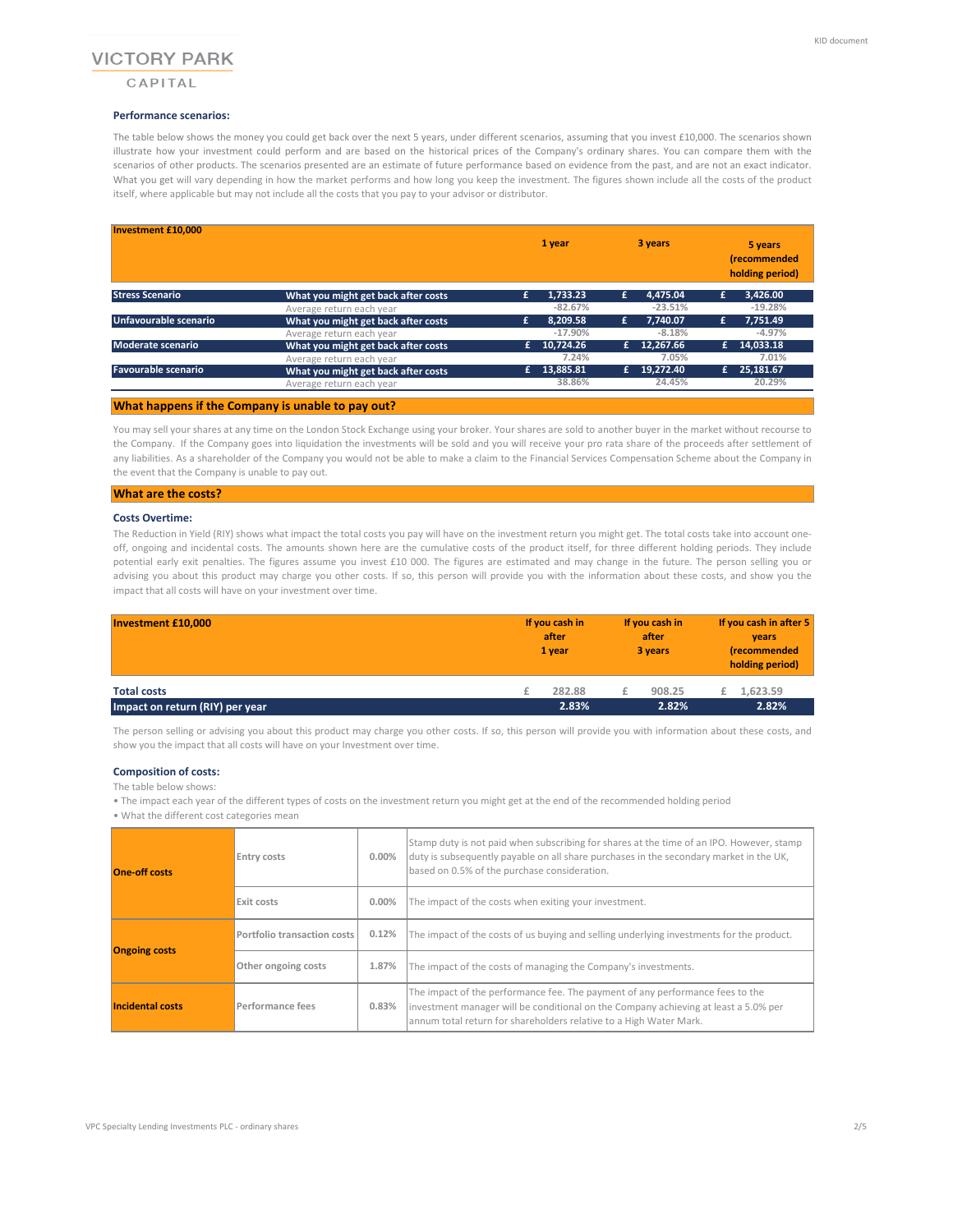## **How long should I hold it and can I take money out early?**

### **Recommended holding period 5 years**

Listed or quoted funds are designed to be long term investments and returns through them can be volatile during their life. Shareholders wishing to realise their investment may do so by selling their shares on the market. In addition, as described above, the continuation of the Company is subject to a shareholder vote at the annual general meeting of the Company (to be held in 2025, subject to certain targets being met) and, if passed, every five years thereafter.

## **How can I complain?**

As a shareholder of the Company, you do not have the right to complain to the Financial Ombudsman Service about the management of the Company. Complaints about the Company or the Key Information Document should be sent to the address stated below, for the attention of the Company secretary:

POSTAL ADDRESS: 6th Floor, 65 Gresham Street, London, EC2V 7NQ, United Kingdom WEBSITE: http://vpcspecialtylending.com EMAIL: info@vpcspecialtylending.com

## **Other relevant information**

Further information relevant to the Company is available at http://vpcspecialtylending.com. Such information includes details of the Company's share price, net asset value and copies of the reports and accounts and other documents and announcements published by the Company.

Past performance is no guarantee of future returns and there is no guarantee that the market price of the Company's shares will fully reflect their underlying net asset value. There is also no guarantee that the Company's investment objective will be achieved. All investment is subject to risk. The value of the shares in the Company may go down as well as up. Potential investors are advised to seek expert financial advice before making any investment decision and should be aware that they may not fully recover the amount invested.

This report is provided for the purpose of information only, and if you are unsure of the suitability of this investment you should take independent advice. NAV performance is not linked to share price performance and shareholders may realise returns that are lower or higher in performance.

Issued in the U.K. by VPC. This report may not be distributed or transmitted in or into the United States of America, Canada, Australia or Japan, or in any other country outside the United Kingdom where such distribution may lead to a breach of law of regulatory requirements, or transmitted, distributed or sent to or by any national, resident or citizen of such countries. The distribution of this document in certain jurisdictions may be restricted by law and therefore persons into whose possession this document comes should inform themselves about and observe any such restrictions. Any such distribution could result in a violation of the law of such jurisdiction.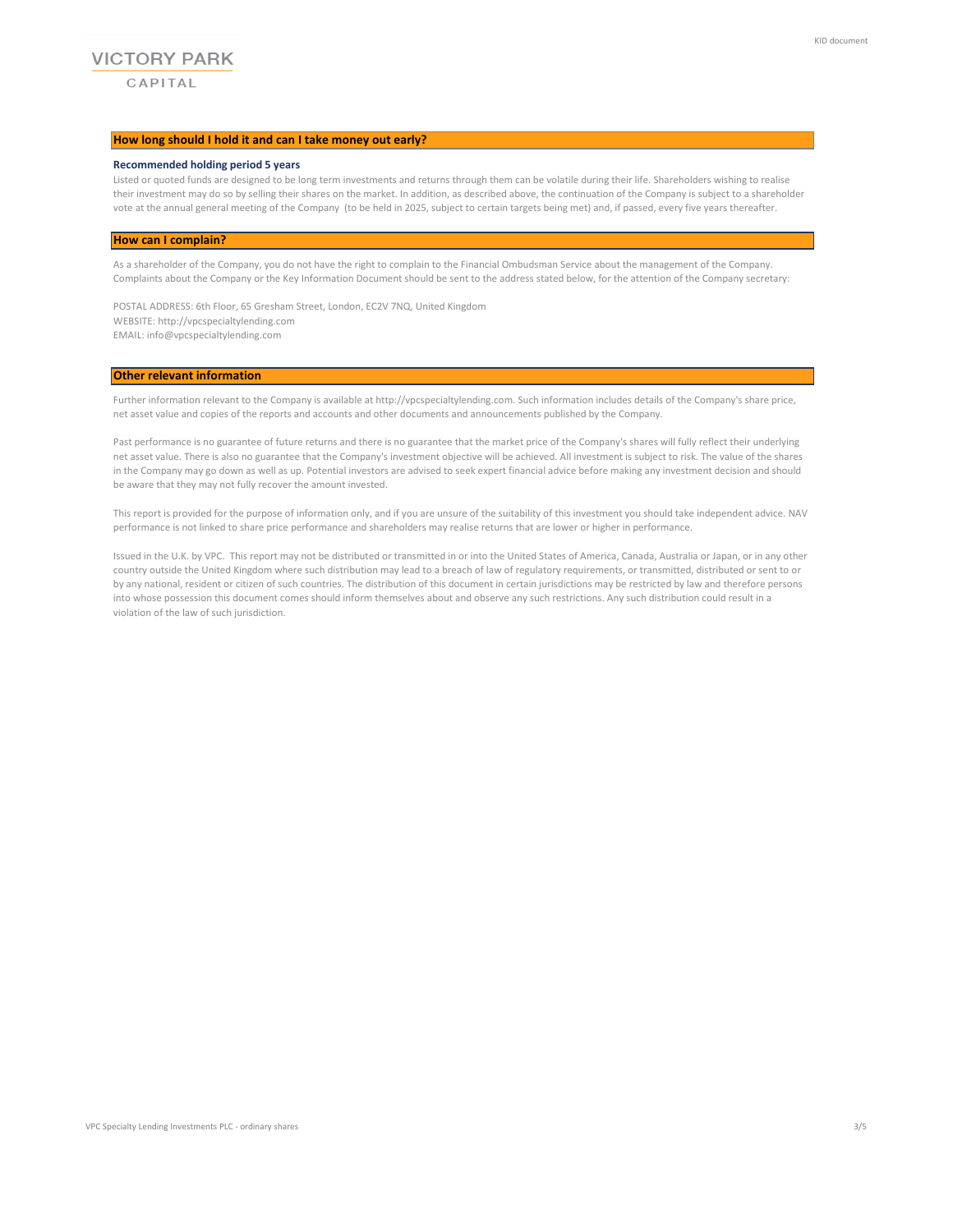**VICTORY PARK** CAPITAL